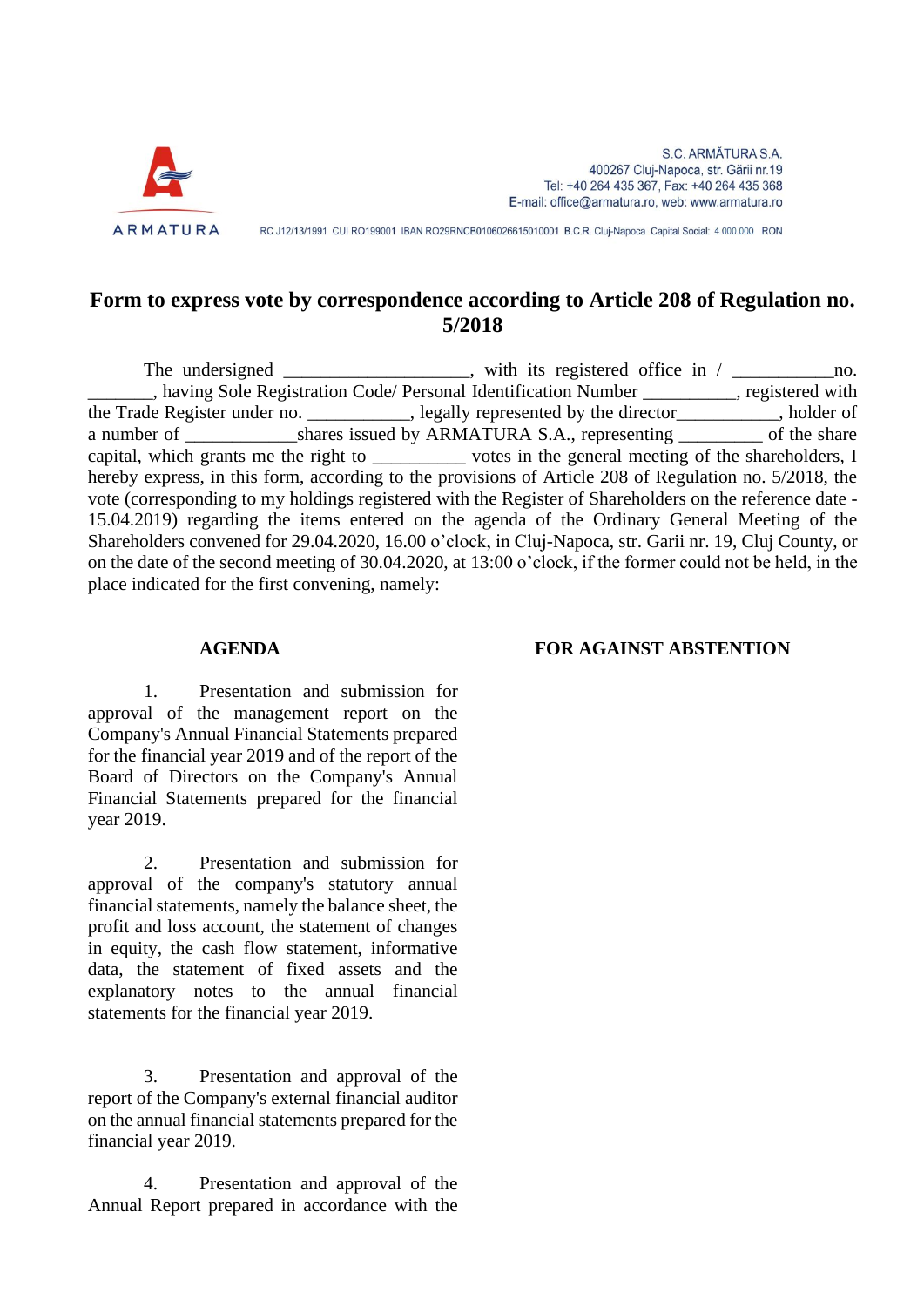provisions of Article 63 of Law no. 24/2017 on issuers of financial instruments and market operations and of Article 126 and Annex no. 15 to Regulation no. 5/2018 for the financial year ended December 31, 2019.

5. Approval of the discharge of the Company's directors for the work carried out during the financial year 2019 on the basis of the reports submitted.

6. Approval of the date of 15.05.2020 as registration date according to the provisions of Article 86 of Law 24/2017 and of Article 2 of Regulation 5/2018, namely the date that serves to the identification of the shareholders for whom the OGMS decision will be taken, and ex-date 14.05.2020.

7. The empowerment of Mr. Akper Saryyev as Chairman of the Board of Directors to sign on behalf of the shareholders the OGMS decision and any other documents related thereto, and the mandating of Mrs. Sorana Muresanu to perform any act or formalities required by law for registration the decision of the OGMS, including the formalities for its publication and registration with the Trade Registry or any other public institution.

If any of the shareholders of the company will require the engagement of the liability of the directors, my vote is the following \_\_\_\_\_\_\_\_\_\_\_\_\_\_\_\_\_\_\_\_\_\_\_\_\_\_\_\_\_\_\_\_\_\_\_\_\_\_\_\_\_\_\_\_\_ (for / against / abstain).

For the election of the Secretary of the General Meeting, my vote is as follows:  $\overline{\phantom{a}}$  (I agree / I do not agree with the election of the candidate to be proposed by the Chairman of the General Meeting)

Date

\_\_\_\_\_\_\_\_\_\_\_\_\_\_\_\_\_\_\_\_\_\_\_

\_\_\_\_\_\_\_\_\_\_\_\_\_\_\_\_\_\_\_\_\_\_\_\_\_\_\_\_\_\_\_\_\_

(last name, first name of the shareholder in capital letters)

(signature of the shareholder - natural person or legal person representative)

By filling in and signing this ballot paper form by correspondence, I undertake to send a copy of this form, in original or by electronic means of data transmission, at the Company ARMATURA SA,